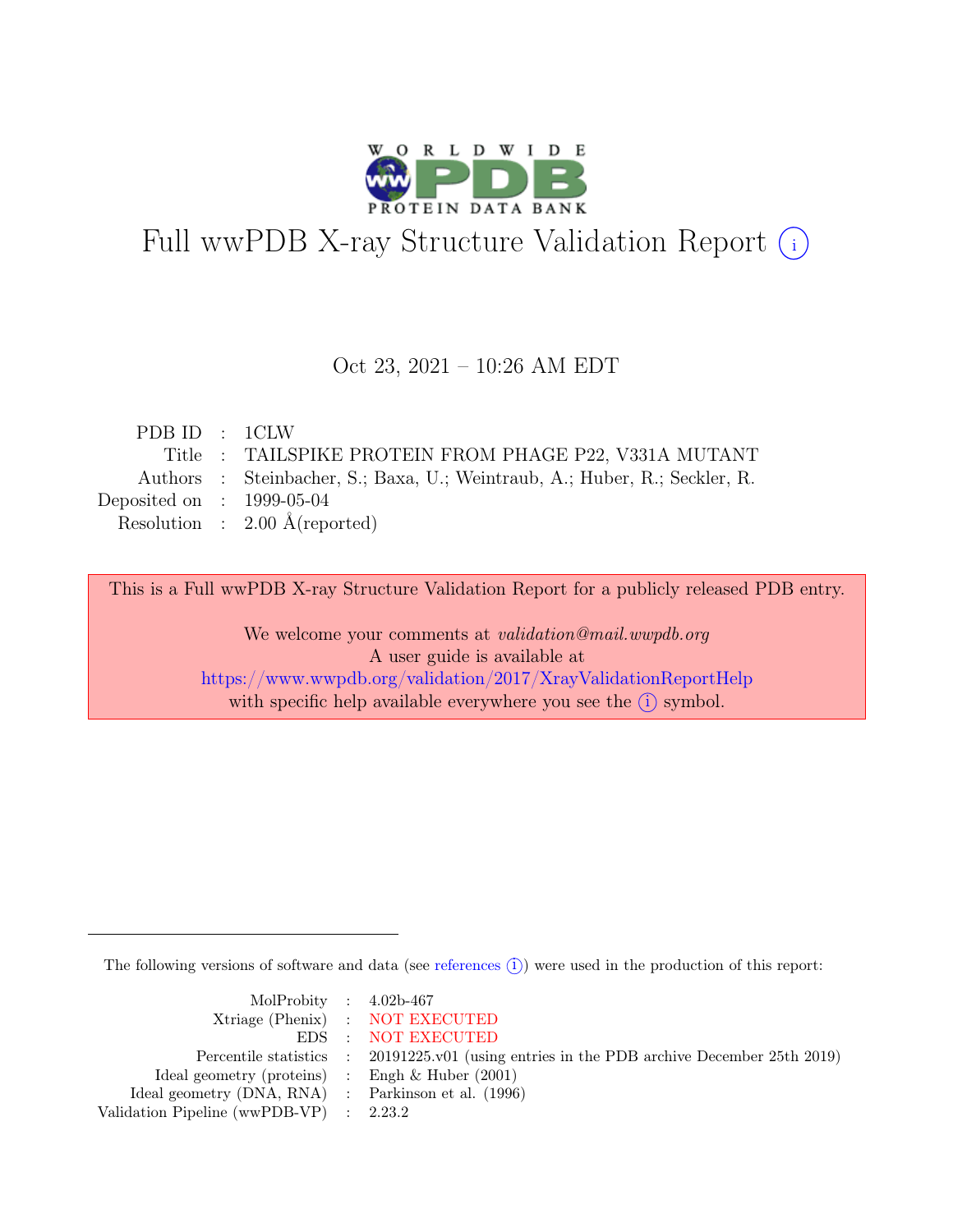# 1 Overall quality at a glance  $(i)$

The following experimental techniques were used to determine the structure: X-RAY DIFFRACTION

The reported resolution of this entry is 2.00 Å.

Percentile scores (ranging between 0-100) for global validation metrics of the entry are shown in the following graphic. The table shows the number of entries on which the scores are based.



| Metric                | Whole archive        | Similar resolution                                               |  |  |
|-----------------------|----------------------|------------------------------------------------------------------|--|--|
|                       | $(\#\text{Entries})$ | $(\#\text{Entries}, \text{ resolution range}(\text{\AA})^\circ)$ |  |  |
| Clashscore            | 141614               | $9178(2.00-2.00)$                                                |  |  |
| Ramachandran outliers | 138981               | $9054(2.00-2.00)$                                                |  |  |
| Sidechain outliers    | 138945               | $9053(2.00-2.00)$                                                |  |  |

The table below summarises the geometric issues observed across the polymeric chains and their fit to the electron density. The red, orange, yellow and green segments of the lower bar indicate the fraction of residues that contain outliers for  $\geq$ =3, 2, 1 and 0 types of geometric quality criteria respectively. A grey segment represents the fraction of residues that are not modelled. The numeric value for each fraction is indicated below the corresponding segment, with a dot representing fractions  $\epsilon = 5\%$ 

Note EDS was not executed.

| ~<br>$\bullet$<br>hain | Length | Quality<br>of chain |    |  |
|------------------------|--------|---------------------|----|--|
|                        | 554    |                     |    |  |
| . .                    |        | 90%                 | 8% |  |

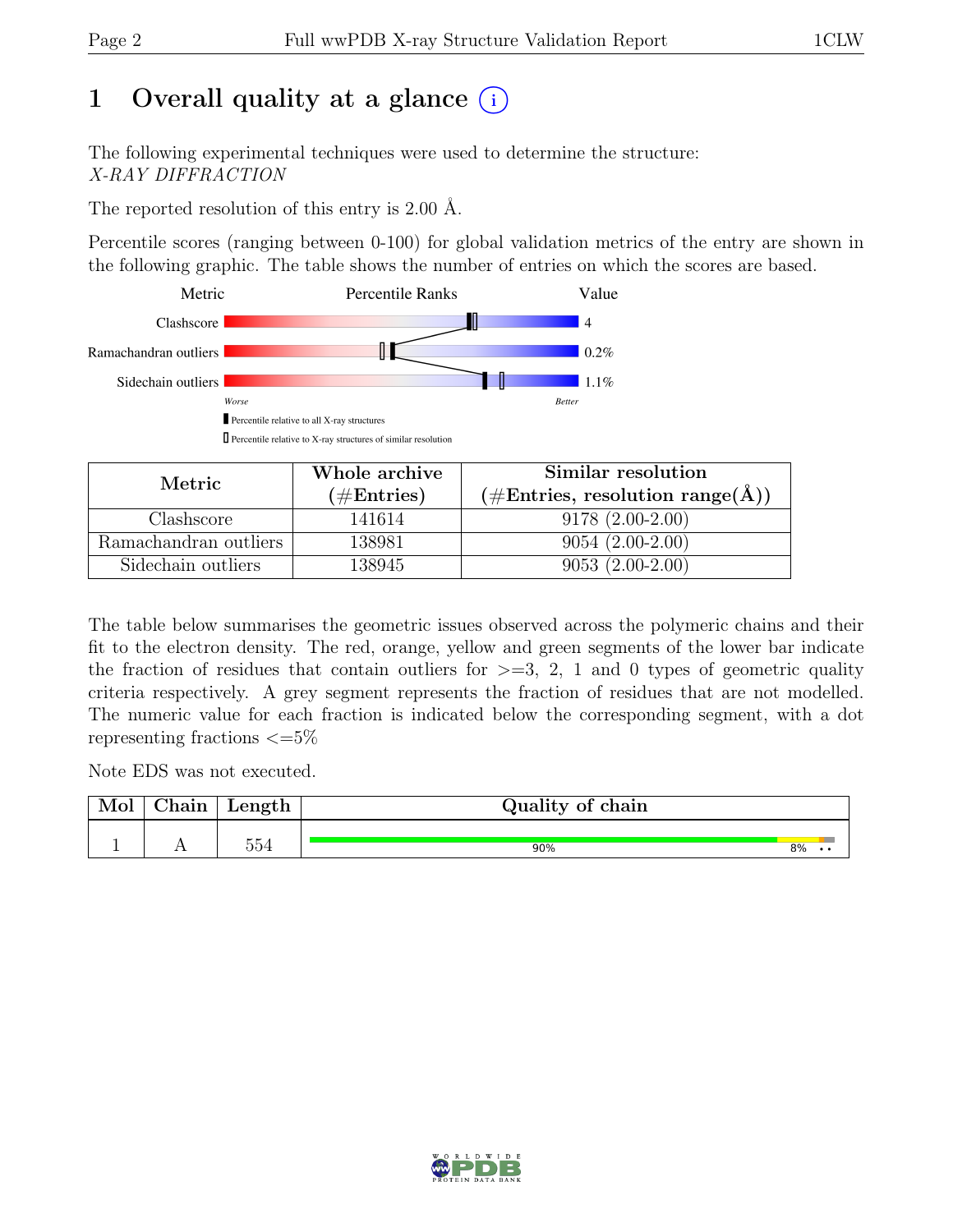# 2 Entry composition  $(i)$

There are 2 unique types of molecules in this entry. The entry contains 4326 atoms, of which 0 are hydrogens and 0 are deuteriums.

In the tables below, the ZeroOcc column contains the number of atoms modelled with zero occupancy, the AltConf column contains the number of residues with at least one atom in alternate conformation and the Trace column contains the number of residues modelled with at most 2 atoms.

• Molecule 1 is a protein called TAILSPIKE PROTEIN.

| Mol | Chain | Residues | $\rm{Atoms}$ |      |          |     | ZeroOcc | $\vert$ AltConf $\vert$ | $\mid$ Trace |  |
|-----|-------|----------|--------------|------|----------|-----|---------|-------------------------|--------------|--|
|     |       | 543      | Total        | 2596 | N<br>701 | 802 |         |                         |              |  |

There is a discrepancy between the modelled and reference sequences:

| Chain | Residue   Modelled   Actual | Comment                                    | Reference |
|-------|-----------------------------|--------------------------------------------|-----------|
|       |                             | $\pm$ engineered mutation $\pm$ UNP P12528 |           |

• Molecule 2 is water.

|  | Mol   Chain   Residues | <b>Atoms</b> | $ZeroOcc \   \$ AltConf |
|--|------------------------|--------------|-------------------------|
|  |                        | Total<br>213 |                         |

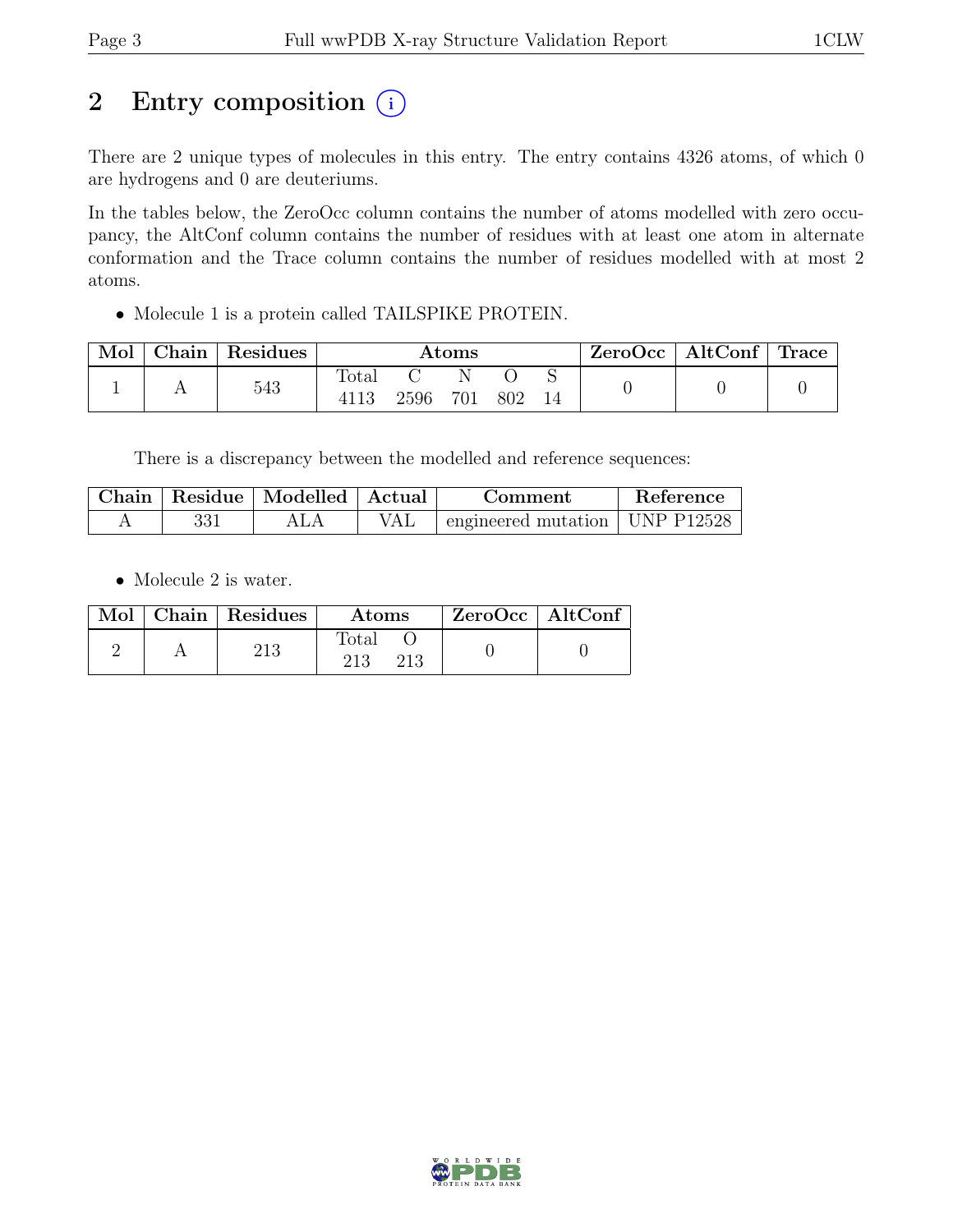# 3 Residue-property plots  $(i)$

These plots are drawn for all protein, RNA, DNA and oligosaccharide chains in the entry. The first graphic for a chain summarises the proportions of the various outlier classes displayed in the second graphic. The second graphic shows the sequence view annotated by issues in geometry. Residues are color-coded according to the number of geometric quality criteria for which they contain at least one outlier: green  $= 0$ , yellow  $= 1$ , orange  $= 2$  and red  $= 3$  or more. Stretches of 2 or more consecutive residues without any outlier are shown as a green connector. Residues present in the sample, but not in the model, are shown in grey.

Note EDS was not executed.

• Molecule 1: TAILSPIKE PROTEIN



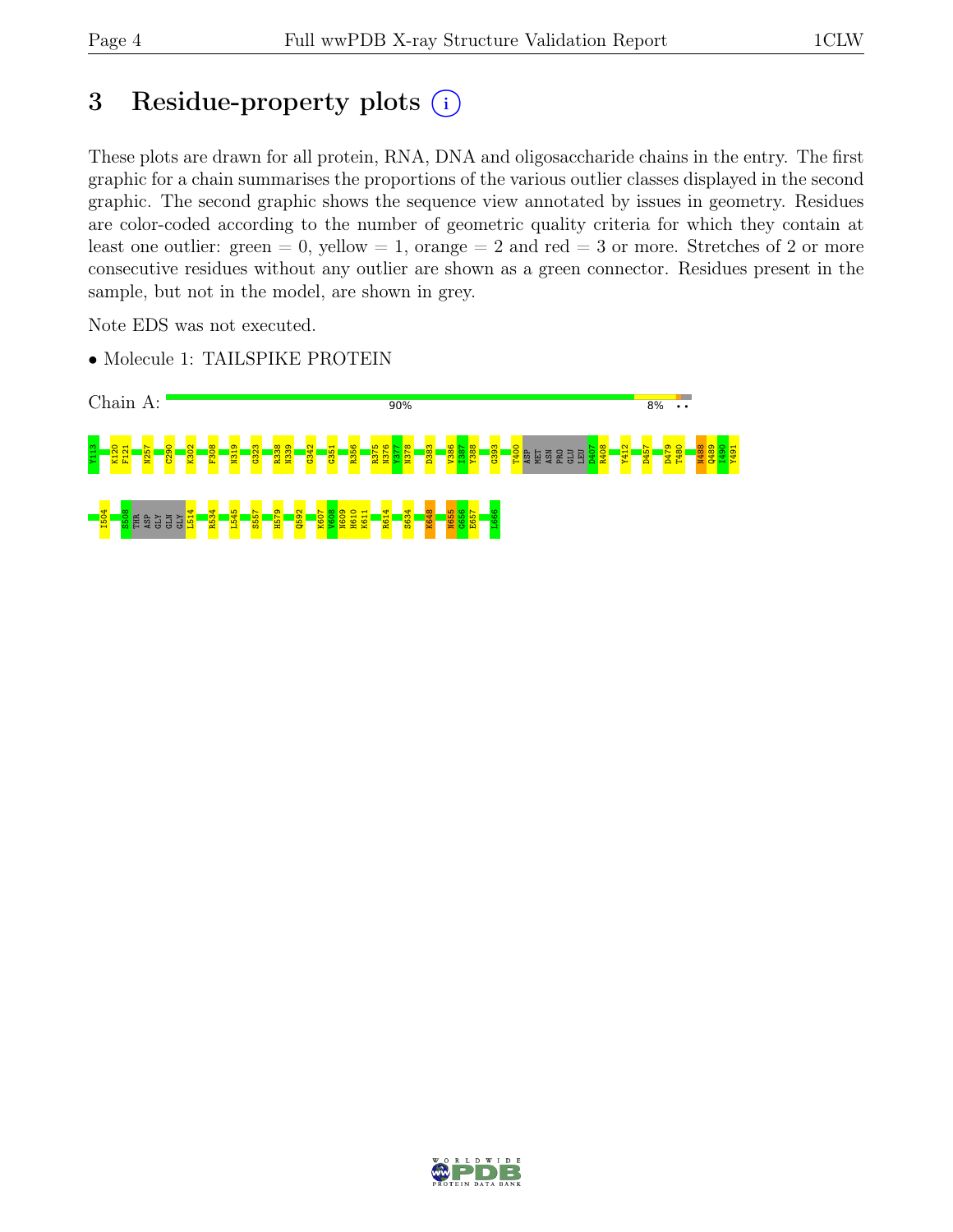# 4 Data and refinement statistics  $(i)$

Xtriage (Phenix) and EDS were not executed - this section is therefore incomplete.

| Property                               | Value                                                          | <b>Source</b> |  |
|----------------------------------------|----------------------------------------------------------------|---------------|--|
| Space group                            | P 21 3                                                         | Depositor     |  |
| Cell constants                         | $120.90\text{\AA}$<br>$120.90\text{\AA}$<br>$120.90\text{\AA}$ | Depositor     |  |
| a, b, c, $\alpha$ , $\beta$ , $\gamma$ | $90.00^\circ$<br>$90.00^\circ$<br>$90.00^\circ$                |               |  |
| Resolution $(A)$                       | 2.00<br>8.00                                                   | Depositor     |  |
| % Data completeness                    | $99.5(8.00-2.00)$                                              | Depositor     |  |
| (in resolution range)                  |                                                                |               |  |
| $\mathrm{R}_{merge}$                   | 0.07                                                           | Depositor     |  |
| $\mathrm{R}_{sym}$                     | 0.07                                                           | Depositor     |  |
| Refinement program                     | X-PLOR 3.851                                                   | Depositor     |  |
| $R, R_{free}$                          | (Not available)<br>0.171                                       | Depositor     |  |
| Estimated twinning fraction            | No twinning to report.                                         | Xtriage       |  |
| Total number of atoms                  | 4326                                                           | wwPDB-VP      |  |
| Average B, all atoms $(A^2)$           | 13.0                                                           | wwPDB-VP      |  |

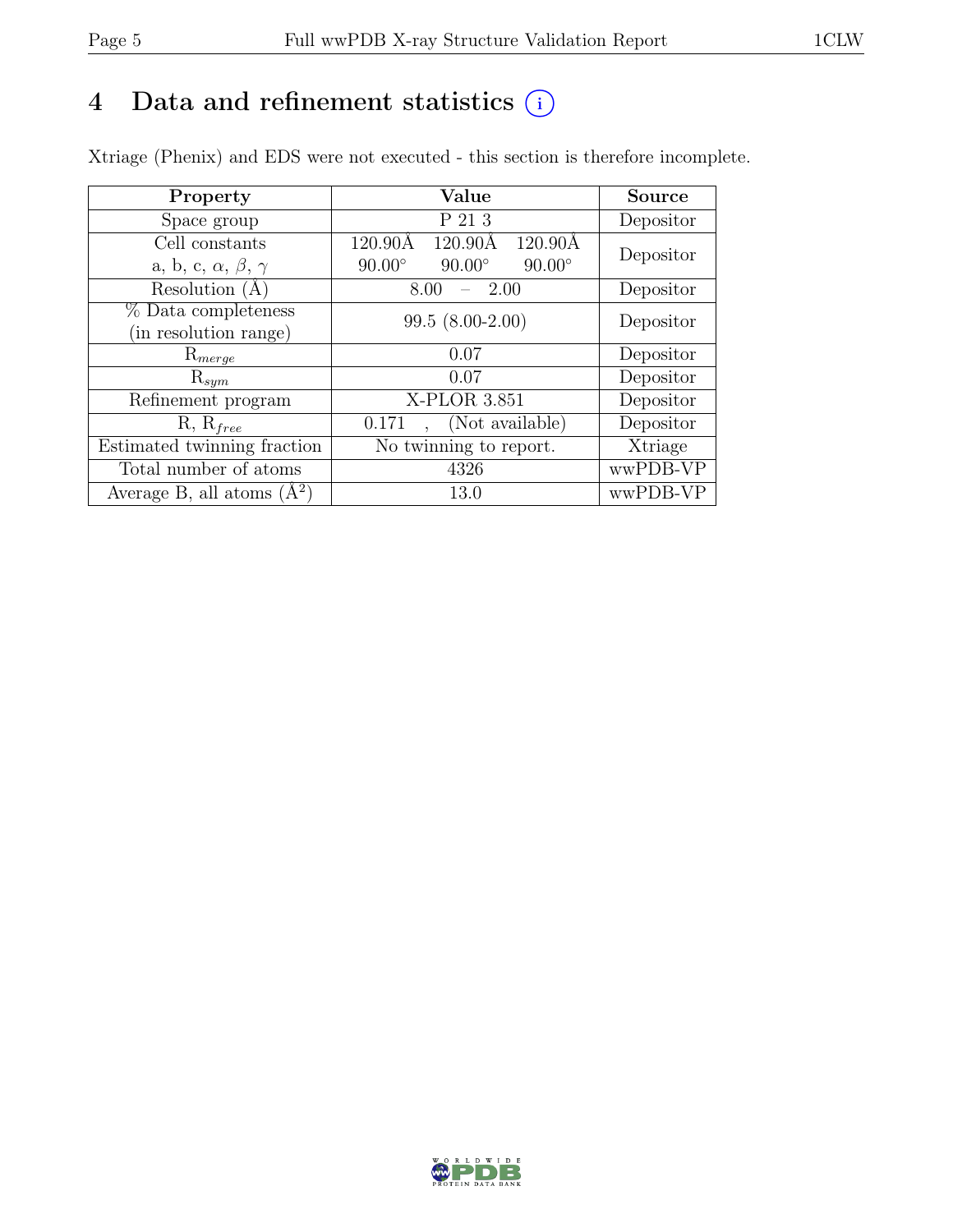# 5 Model quality  $(i)$

# 5.1 Standard geometry  $(i)$

The Z score for a bond length (or angle) is the number of standard deviations the observed value is removed from the expected value. A bond length (or angle) with  $|Z| > 5$  is considered an outlier worth inspection. RMSZ is the root-mean-square of all Z scores of the bond lengths (or angles).

|  | Mol   Chain |      | Bond lengths                      | Bond angles |        |
|--|-------------|------|-----------------------------------|-------------|--------|
|  |             |      | RMSZ $ #Z  > 5$   RMSZ $ #Z  > 5$ |             |        |
|  |             | 0.46 | 0/4196                            | 0.76        | 0/5689 |

There are no bond length outliers.

There are no bond angle outliers.

There are no chirality outliers.

There are no planarity outliers.

# 5.2 Too-close contacts  $(i)$

In the following table, the Non-H and H(model) columns list the number of non-hydrogen atoms and hydrogen atoms in the chain respectively. The H(added) column lists the number of hydrogen atoms added and optimized by MolProbity. The Clashes column lists the number of clashes within the asymmetric unit, whereas Symm-Clashes lists symmetry-related clashes.

| Mol |  |  | Chain   Non-H   H(model)   H(added)   Clashes   Symm-Clashes |
|-----|--|--|--------------------------------------------------------------|
|     |  |  |                                                              |
|     |  |  |                                                              |
|     |  |  |                                                              |

The all-atom clashscore is defined as the number of clashes found per 1000 atoms (including hydrogen atoms). The all-atom clashscore for this structure is 4.

All (30) close contacts within the same asymmetric unit are listed below, sorted by their clash magnitude.

| Atom-1             | $\rm{Atom}\text{-}2$ | Interatomic<br>distance $(A)$ | Clash<br>overlap $(A)$ |
|--------------------|----------------------|-------------------------------|------------------------|
| 1:A:545:LEU:HD13   | 2: A:842: HOH:O      | 1.85                          | 0.77                   |
| 1:A:257:ASN:HD22   | 1:A:302:LYS:HD2      | 1.57                          | 0.69                   |
| 1:A:257:ASN:ND2    | 1: A:302: LYS: HD2   | 2.19                          | 0.58                   |
| 1: A:609: ASN:HD22 | 1:A:614:ARG:H        | 1.53                          | 0.56                   |

Continued on next page...

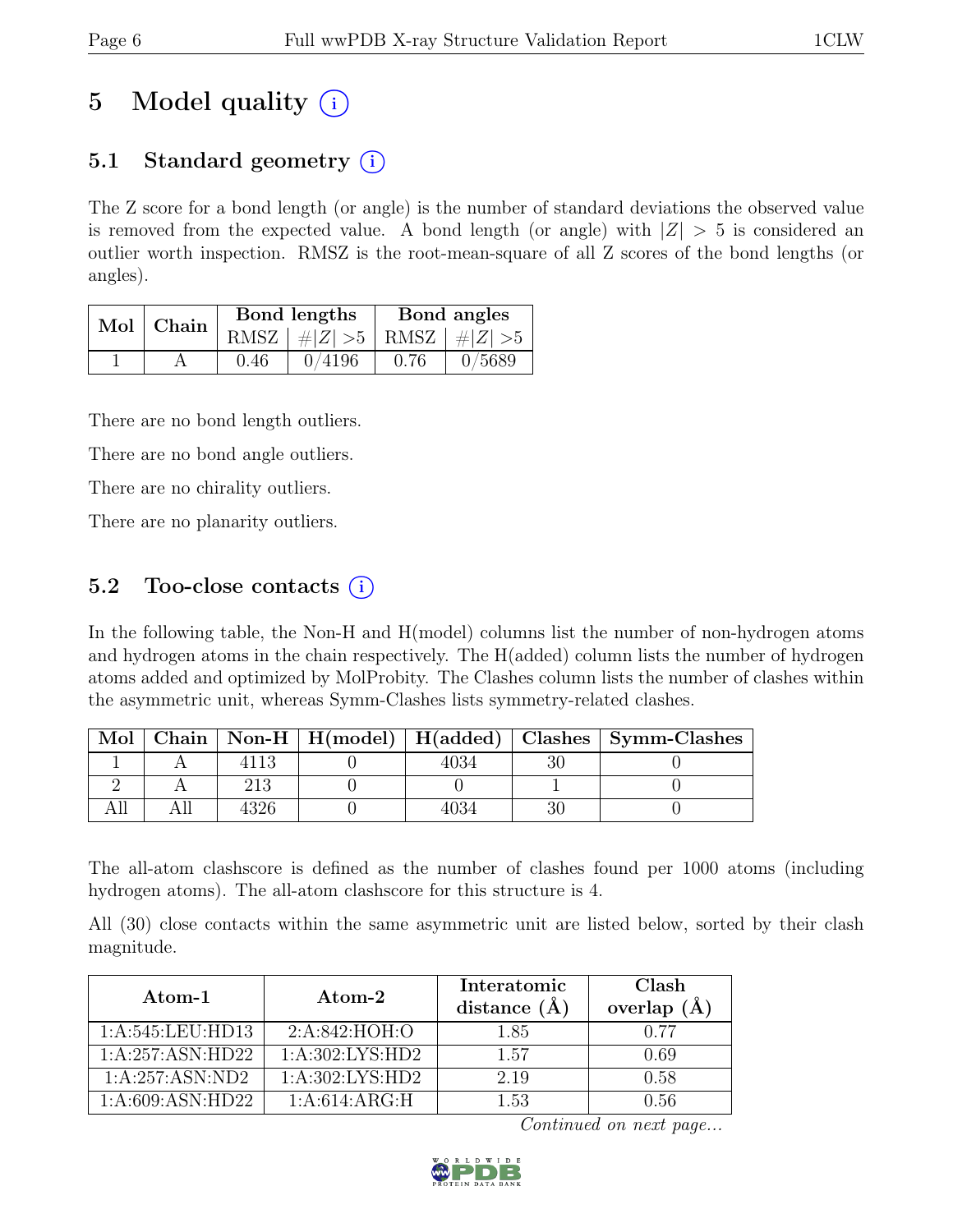| Atom-1                       | Atom-2                          | Interatomic       | Clash         |
|------------------------------|---------------------------------|-------------------|---------------|
|                              |                                 | distance $(\AA)$  | overlap $(A)$ |
| 1:A:655:ASN:ND2              | 1: A:657: GLU: H                | 2.05              | 0.55          |
| 1:A:120:LYS:HE3              | 1:A:121:PHE:CZ                  | 2.43              | 0.52          |
| 1: A:579: HIS: HE1           | 1:A:592:GLN:HE21                | 1.59              | 0.50          |
| 1:A:386:VAL:HG11             | 1:A:393:GLY:HA2                 | 1.93              | 0.50          |
| 1:A:356:ARG:HA               | 1: A: 388: TYR: O               | 2.12              | 0.50          |
| 1:A:610:HIS:CE1              | 1: A: 611: LYS: HG3             | 2.48              | 0.49          |
| 1:A:488:ASN:HA               | 1:A:514:LEU:O                   | 2.13              | 0.49          |
| 1: A:607: LYS: N             | 1:A:607:LYS:HD2                 | 2.29              | 0.47          |
| 1: A:290: CYS:H              | 1:A:319:ASN:HD22                | 1.62              | 0.46          |
| 1:A:557:SER:HB3              | 1:A:579:HIS:CD2                 | 2.52              | 0.44          |
| 1:A:339:ASN:HB2              | 1:A:376:ASN:HD22                | 1.81              | 0.44          |
| $1:A:408:A\overline{R}G:HD2$ | 1: A: 412: TYR: O               | $\overline{2.16}$ | 0.44          |
| 1:A:338:ARG:HA               | 1:A:375:ARG:O                   | 2.18              | 0.43          |
| $1:A:480:THR:\overline{H}$   | $1: A:489: GLN: \overline{NE2}$ | 2.17              | 0.42          |
| 1:A:609:ASN:HD22             | 1:A:614:ARG:N                   | 2.18              | 0.42          |
| 1: A:609: ASN:ND2            | 1:A:614:ARG:H                   | 2.18              | 0.42          |
| 1: A: 557: SER: HB3          | 1: A:579: HIS: HD2              | 1.85              | 0.42          |
| 1:A:579:HIS:HE1              | 1:A:592:GLN:NE2                 | 2.17              | 0.42          |
| 1: A:308: PHE:CD1            | 1:A:319:ASN:HB3                 | 2.54              | 0.41          |
| 1: A:342: GLY:O              | 1:A:378:ASN:HB3                 | 2.19              | 0.41          |
| 1: A:351: GLY:HA2            | 1: A: 383: ASP: O               | 2.20              | 0.41          |
| 1:A:534:ARG:HH11             | 1:A:534:ARG:HG2                 | 1.85              | 0.41          |
| 1:A:323:GLY:HA2              | 1:A:351:GLY:O                   | 2.20              | 0.41          |
| 1: A:648: LYS: NZ            | 1:A:648:LYS:HB3                 | 2.36              | 0.40          |
| 1:A:457:ASP:HA               | 1:A:479:ASP:O                   | 2.21              | 0.40          |
| 1:A:488:ASN:HD21             | 1:A:491:TYR:HB2                 | 1.87              | 0.40          |

Continued from previous page...

There are no symmetry-related clashes.

### 5.3 Torsion angles (i)

#### 5.3.1 Protein backbone (i)

In the following table, the Percentiles column shows the percent Ramachandran outliers of the chain as a percentile score with respect to all X-ray entries followed by that with respect to entries of similar resolution.

The Analysed column shows the number of residues for which the backbone conformation was analysed, and the total number of residues.

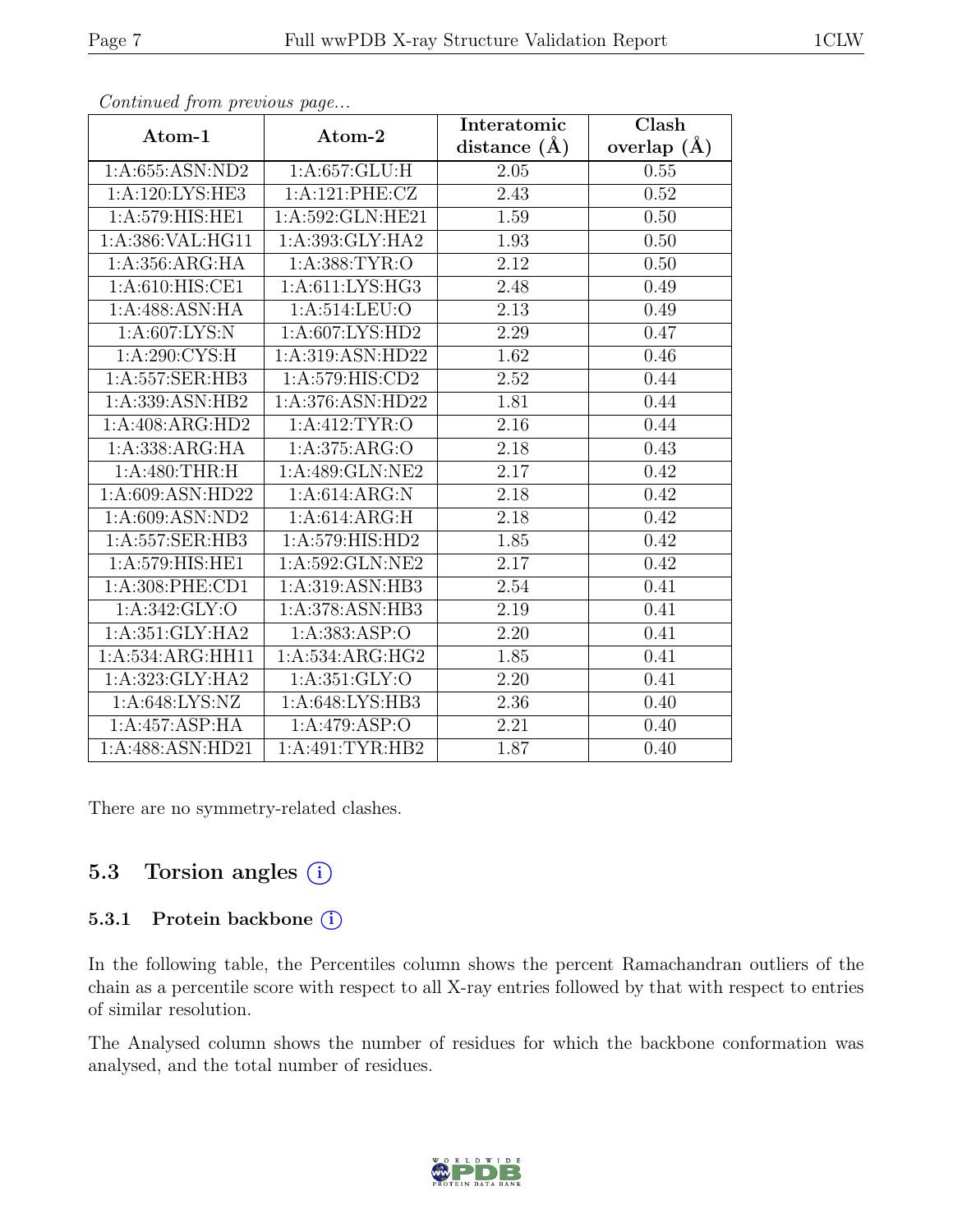|  | Mol Chain Analysed Favoured   Allowed   Outliers   Percentiles                               |  |  |  |
|--|----------------------------------------------------------------------------------------------|--|--|--|
|  | $\mid 537/554 \; (97\%) \mid 520 \; (97\%) \mid 16 \; (3\%) \mid 1 \; (0\%) \mid 47 \mid 44$ |  |  |  |

All (1) Ramachandran outliers are listed below:

| Mol | Chain   Res | ype |
|-----|-------------|-----|
|     |             |     |

#### 5.3.2 Protein sidechains  $(i)$

In the following table, the Percentiles column shows the percent sidechain outliers of the chain as a percentile score with respect to all X-ray entries followed by that with respect to entries of similar resolution.

The Analysed column shows the number of residues for which the sidechain conformation was analysed, and the total number of residues.

| $\vert$ Mol $\vert$ Chain $\vert$ | Analysed                                                                                                 |  | Rotameric   Outliers   Percentiles |
|-----------------------------------|----------------------------------------------------------------------------------------------------------|--|------------------------------------|
|                                   | $\frac{1}{441}/450$ (98%) $\left( \begin{array}{c c} 436 & (99\%) & 5 & (1\%) \end{array} \right)$ 73 78 |  |                                    |

All (5) residues with a non-rotameric sidechain are listed below:

| Mol | Chain | Res | <b>Type</b> |
|-----|-------|-----|-------------|
|     |       | 400 | THR.        |
|     |       | 488 | <b>ASN</b>  |
|     |       | 634 | <b>SER</b>  |
|     |       | 648 | <b>LYS</b>  |
|     |       | 655 | <b>ASN</b>  |

Sometimes sidechains can be flipped to improve hydrogen bonding and reduce clashes. All (18) such sidechains are listed below:

| Mol         | Chain | Res | Type       |
|-------------|-------|-----|------------|
| 1           | A     | 257 | <b>ASN</b> |
| $\mathbf 1$ | A     | 288 | <b>HIS</b> |
| 1           | A     | 297 | <b>ASN</b> |
| 1           | A     | 319 | <b>ASN</b> |
| 1           | A     | 339 | <b>ASN</b> |
| 1           | A     | 376 | <b>ASN</b> |
| 1           | A     | 416 | <b>GLN</b> |
| 1           | A     | 425 | <b>ASN</b> |
| 1           | А     | 488 | <b>ASN</b> |
|             |       | 489 | <b>GLN</b> |

Continued on next page...

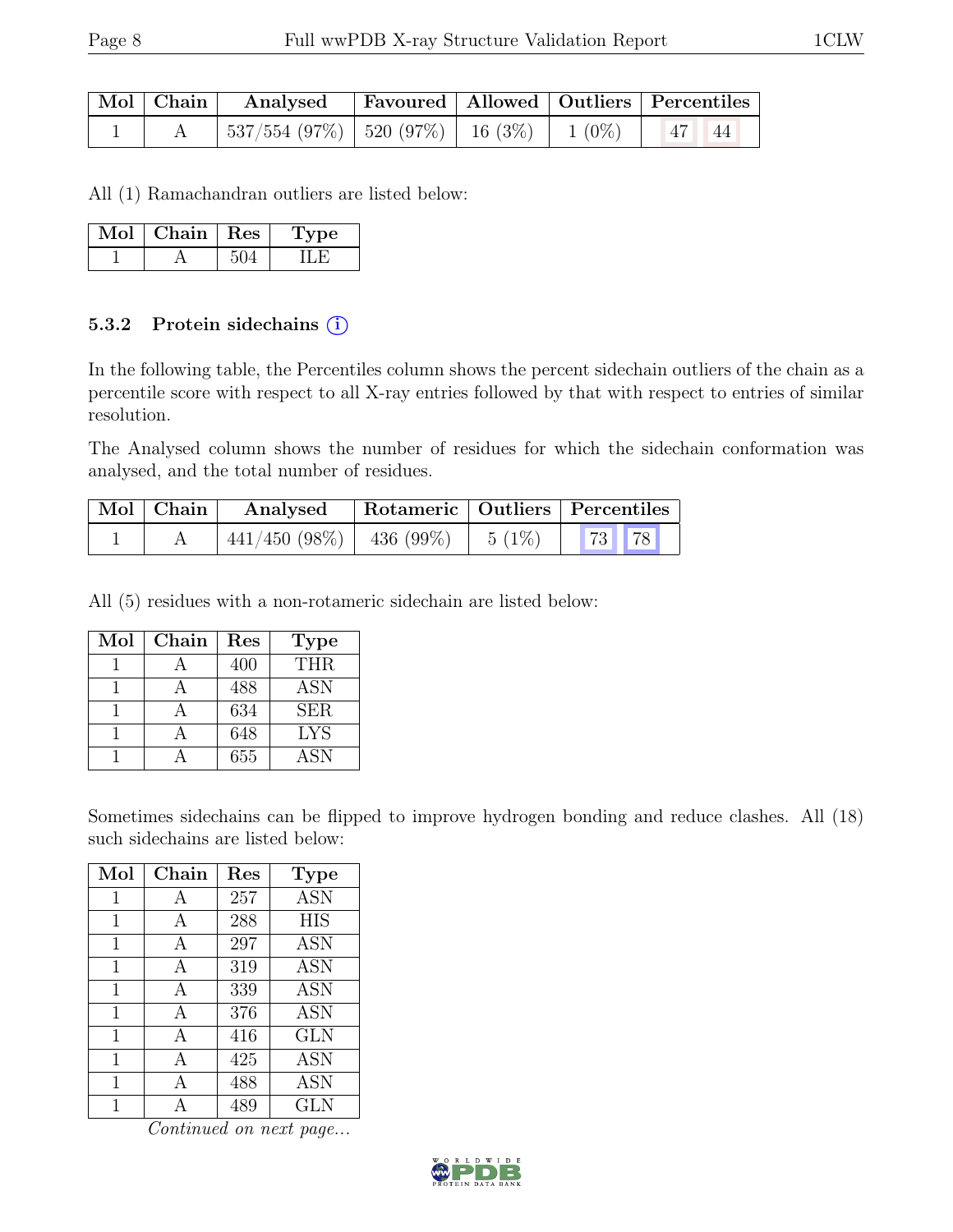|              |              |     | $\mathbf{I}$ |
|--------------|--------------|-----|--------------|
| Mol          | Chain        | Res | <b>Type</b>  |
|              | А            | 539 | <b>ASN</b>   |
|              | А            | 565 | <b>HIS</b>   |
|              | А            | 579 | <b>HIS</b>   |
| 1            | $\mathbf{A}$ | 581 | <b>ASN</b>   |
|              | А            | 592 | <b>GLN</b>   |
| $\mathbf{1}$ | А            | 609 | <b>ASN</b>   |
| 1            |              | 610 | <b>HIS</b>   |
|              |              | 655 | <b>ASN</b>   |

Continued from previous page...

#### $5.3.3$  RNA  $(i)$

There are no RNA molecules in this entry.

# 5.4 Non-standard residues in protein, DNA, RNA chains (i)

There are no non-standard protein/DNA/RNA residues in this entry.

# 5.5 Carbohydrates (i)

There are no monosaccharides in this entry.

### 5.6 Ligand geometry (i)

There are no ligands in this entry.

### 5.7 Other polymers  $(i)$

There are no such residues in this entry.

# 5.8 Polymer linkage issues  $(i)$

The following chains have linkage breaks:

|  | $\mid$ Mol $\mid$ Chain $\mid$ Number of breaks |
|--|-------------------------------------------------|
|  |                                                 |

All chain breaks are listed below:

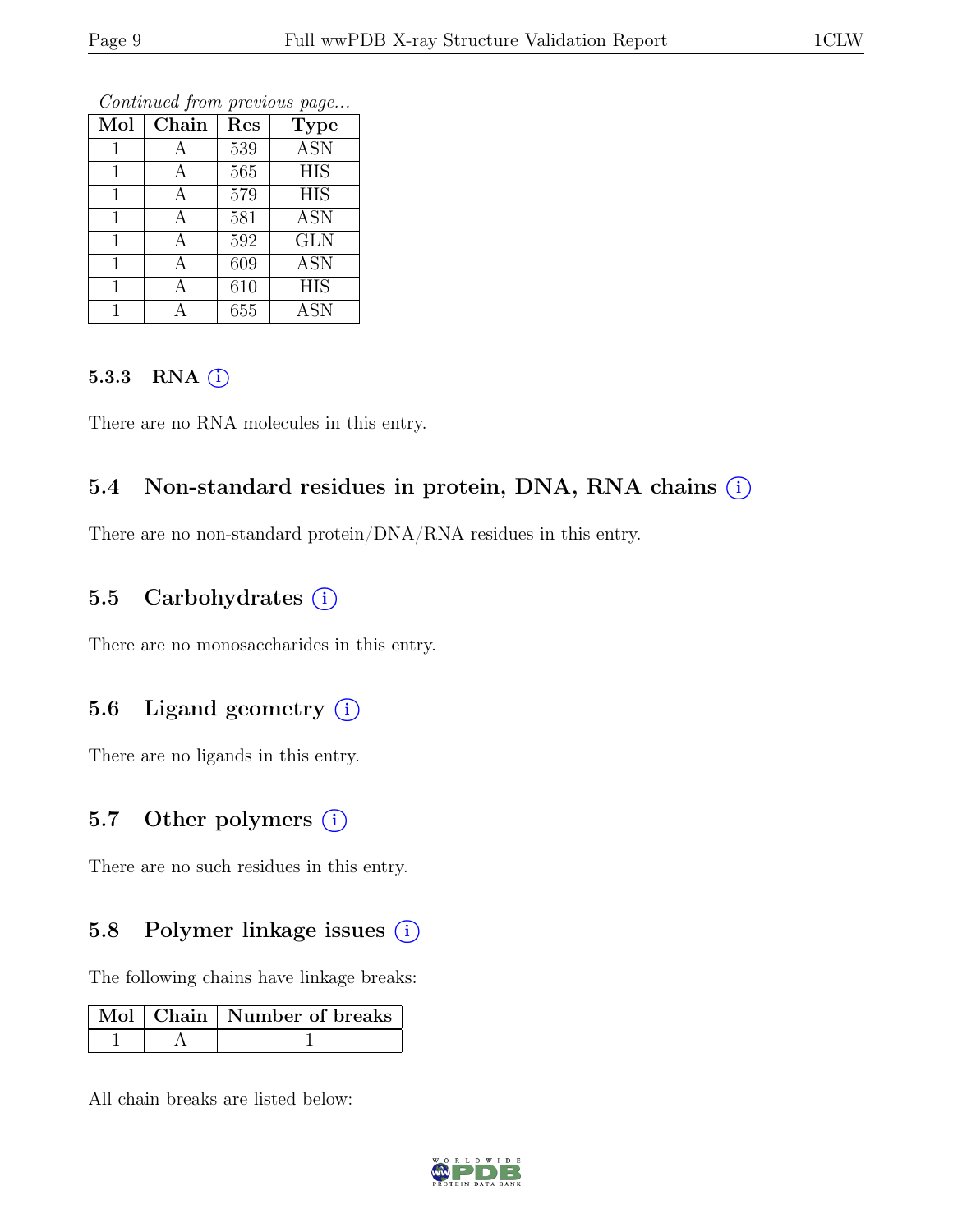|  |         |         | Model   Chain   Residue-1   Atom-1   Residue-2   Atom-2   Distance $(A)$ |
|--|---------|---------|--------------------------------------------------------------------------|
|  | 507:ARG | 508:SER |                                                                          |